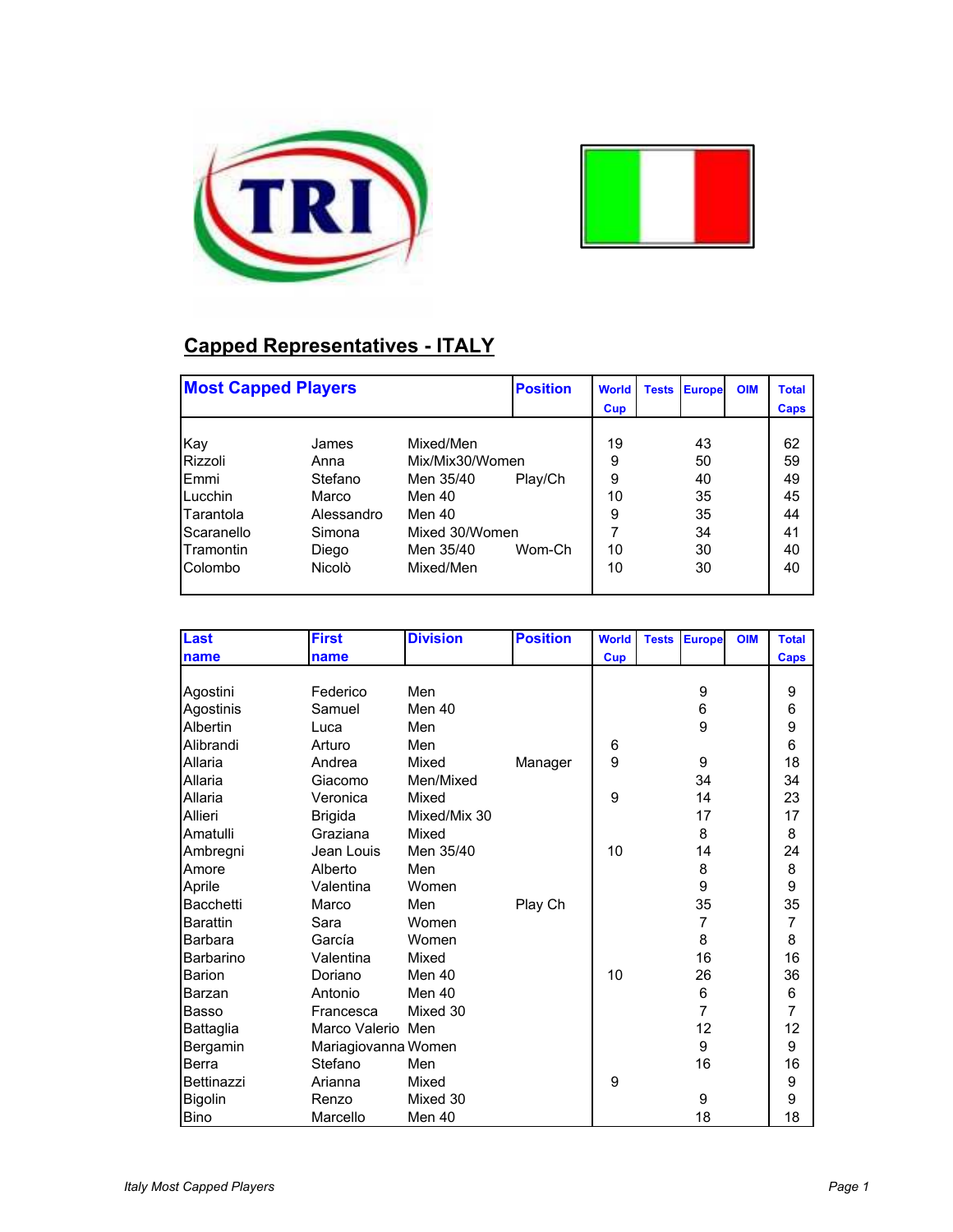| Last            | <b>First</b> | <b>Division</b>  | <b>Position</b> | <b>World</b> | <b>Tests</b> | <b>Europe</b>  | <b>OIM</b> | <b>Total</b>   |
|-----------------|--------------|------------------|-----------------|--------------|--------------|----------------|------------|----------------|
| name            | name         |                  |                 | <b>Cup</b>   |              |                |            | Caps           |
| Bogo            | Mauro        | Men 35           |                 |              |              | 5              |            | 5              |
| Bogo            | Michele      | Mixed 30/Mix     |                 | 8            |              | 8              |            | 16             |
| Bonanomi        | Stefano      | Men              |                 |              |              | 9              |            | 9              |
| Bonaventura     |              | <b>Men 50</b>    |                 |              |              |                |            | 6              |
|                 | Angelo       |                  |                 | 6            |              |                |            |                |
| <b>Bonetti</b>  | Melinda      | Mixed            |                 | 10           |              |                |            | 10             |
| Bortoluzzi      | Massimo      | Men              |                 |              |              | 6              |            | 6              |
| <b>Botter</b>   | Samanta      | Mixed 30         |                 | 8            |              | 9              |            | 17             |
| <b>Brancale</b> | Lorenzo      | Men 40           |                 |              |              | 10             |            | 10             |
| <b>Brizzi</b>   | Calvin       | Mixed            |                 | 9            |              | 8              |            | 17             |
| <b>Brizzi</b>   | Riccardo     | Men 35/40/Mix    | Play/Ch         | 9            |              | 23             |            | 32             |
| <b>Bruno</b>    | Eleonora     | Mixed            |                 |              |              | $\overline{7}$ |            | $\overline{7}$ |
| <b>Buso</b>     | Francesco    | Men              |                 |              |              | 19             |            | 19             |
| <b>Buzzatti</b> | Gianmarco    | Men 40           |                 |              |              | 18             |            | 18             |
| Calabria        | Mario        | Men              |                 | 6            |              |                |            | 6              |
| Calanni         | Diego        | Mixed/Men        |                 | 9            |              | 17             |            | 26             |
| Carlesso        | Annachiara   | Mixed            |                 |              |              | 8              |            | 8              |
| Carlesso        | Flisa        | Mixed            |                 |              |              | 17             |            | 17             |
| Casali          | Francesca    | Mixed 30         | Manager         | 8            |              |                |            | 8              |
| Catenazzo       | Valentina    | Men              | Manager         |              |              | 18             |            | 18             |
| Cavecchia       | Andrea       | Men $40$         |                 |              |              | 4              |            | 4              |
|                 |              |                  |                 |              |              |                |            | 9              |
| Caverzasio      | Marta        | Women            |                 |              |              | 9              |            |                |
| Cerutti         | Tommaso      | Men              |                 |              |              | 8              |            | 8              |
| Cesca           | Tatiana      | Mix30/Mix/Wom    |                 | 5            |              | 16             |            | 21             |
| Ciccone         | Fabio        | Men 40           |                 |              |              | $\overline{7}$ |            | 7              |
| Cimarosti       | Caitlin      | Mixed            |                 | 10           |              |                |            | 10             |
| Cirri           | Lorenzo      | <b>Men 35</b>    |                 |              |              | 5              |            | 5              |
| Ciullo          | Alfredo      | <b>Men 50</b>    |                 | 6            |              |                |            | 6              |
| Colla           | Gary         | <b>Men 50</b>    |                 | 5            |              |                |            | 5              |
| Colnago         | Roberto      | Mixed            |                 | 10           |              | 8              |            | 18             |
| Colombo         | Federico     | Men              |                 |              |              | 8              |            | 8              |
| Colombo         | Gaia         | Women            |                 |              |              | 17             |            | 17             |
| Colombo         | Giulia       | Women            |                 |              |              | 17             |            | 17             |
| Colombo         | Marco        | Men 40           |                 |              |              | 26             |            | 26             |
| Colombo         | Nicolò       | Mixed/Men        |                 | 10           |              | 30             |            | 40             |
| Colubriale      | Daniele      | Men              |                 |              |              | $\overline{7}$ |            | 7              |
| Corcetto        | Andrea       | Men              |                 |              |              | 24             |            | 24             |
| Corno           | Stefano      | Men              |                 |              |              | 9              |            | 9              |
| Corsini         | Enrico       | Mixed            |                 |              |              | 8              |            | 8              |
| Cortina         | Fabrizio     | Men 40           |                 | 10           |              | 17             |            | 27             |
|                 |              |                  |                 |              |              | 8              |            |                |
| Costanza        | Antonio      | Men              |                 |              |              |                |            | 8              |
| Crepadi         | Omar         | Men              | Coach           |              |              | 9              |            | 9              |
| Da Ponte        | Sabina       | Mix30/Women      | Play/Ch         | 7            |              | 8              |            | 15             |
| Dalpasso        | Michele      | Men 40           |                 |              |              | 16             |            | 16             |
| De Cesare       | Elena        | Men 40           | Ass Coach       |              |              | 8              |            | 8              |
| Della Vecchia   | Simonetta    | Women            |                 |              |              | 8              |            | 8              |
| Desantis        | Massimo      | Men 40           |                 |              |              | $\overline{7}$ |            | 7              |
| Di Stefano      | Jacopo       | Men              |                 |              |              | 8              |            | 8              |
| Domenico        | Dirutigliano | Men              |                 |              |              | 3              |            | 3              |
| Emmi            | Stefano      | Men 35/40        | Play/Ch         | 9            |              | 40             |            | 49             |
| Esposito        | Mario        | Men              |                 | 6            |              |                |            | 6              |
| Facchin         | Jonny        | Men 3540//Mix 30 |                 |              |              | 22             |            | 22             |
| Facchini        | Elisa        | Women            |                 |              |              | 1              |            | $\mathbf{1}$   |
| Faiella         | Gianluigi    | Mixed 30         |                 |              |              | 9              |            | 9              |
| Farina          | Mauro        | Mixed 30         |                 |              |              | 6              |            | 6              |
| Fecci           | Gianluigi    | Men 40           |                 |              |              | 8              |            | 8              |
| Ferraro         | Joseph       | Men 50           |                 | 5            |              |                |            | 5              |
|                 |              |                  |                 |              |              |                |            |                |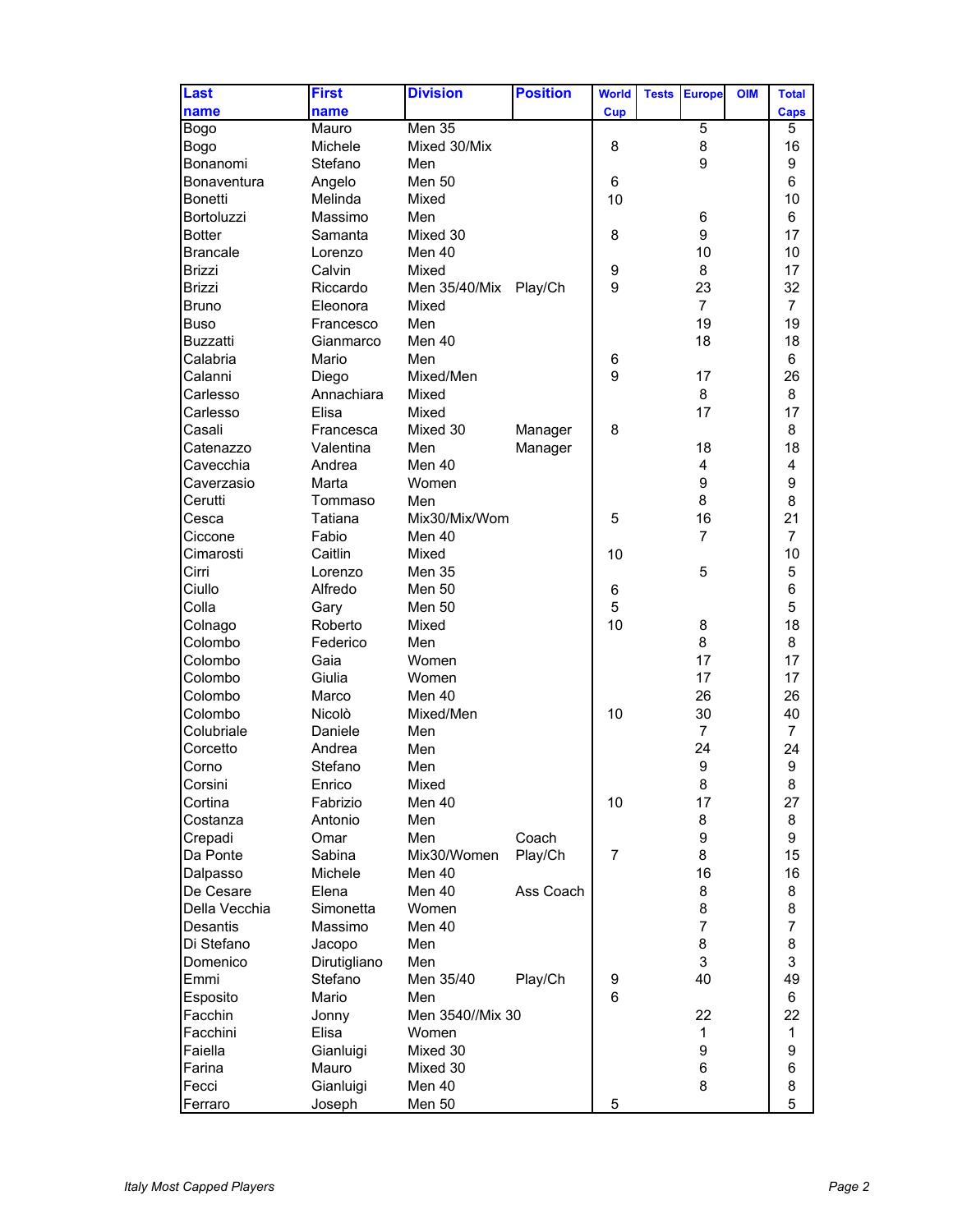| Last           | <b>First</b>               | <b>Division</b> | <b>Position</b> | <b>World</b>   | <b>Tests</b> | <b>Europe</b>  | <b>OIM</b> | <b>Total</b>   |
|----------------|----------------------------|-----------------|-----------------|----------------|--------------|----------------|------------|----------------|
| name           | name                       |                 |                 | Cup            |              |                |            | Caps           |
| Ferro          | Alex                       | Mixed           |                 | 10             |              |                |            | 10             |
| Ferro          | <b>Brooke</b>              | Mixed           |                 | 10             |              |                |            | 10             |
| Ferro          | Sandra                     | Mixed           | Coach           | 10             |              |                |            | 10             |
| Forte          | Elisa                      | Women           |                 |                |              | 8              |            | 8              |
| Franchin       | Alberta                    | Mixed           |                 |                |              | $\overline{7}$ |            | 7              |
| Frigato        | Stefano                    | Men 40          |                 | 8              |              |                |            | 8              |
| Fucile         | Salvatore                  | Men 40          |                 |                |              | 6              |            | 6              |
| Furlan         | Anna                       | Women           |                 |                |              | 8              |            | 8              |
| Gambarotto     | Elena                      | Women           |                 |                |              | 9              |            | 9              |
| Garcia         | <b>Barbara Danie Mixed</b> |                 |                 |                |              | 9              |            | 9              |
| Genesini       | Giacomo                    | Mixed           |                 | 9              |              | 17             |            | 26             |
| Giarola        | Glen                       | <b>Men 50</b>   |                 | 6              |              |                |            | 6              |
| Giordano       | Claudia                    | Mixed 30        | Manager         |                |              | 10             |            | 10             |
| Goirand        | <b>Nathalie</b>            | Mixed           |                 |                |              | 8              |            | 8              |
| Gollinelli     | Andrea                     | Men/Mixed       |                 | 10             |              | 25             |            | 35             |
| Gollinelli     | Matteo                     | Men/Mixed       |                 | 10             |              | $\overline{7}$ |            | 17             |
| Gregnanin      | Alessandro                 | Men             |                 |                |              | 9              |            | 9              |
| Grossi         |                            | Men 35/40       |                 | $\overline{7}$ |              | 21             |            | 28             |
| Gumierato      | Georges<br>Mauro           | Mixed           |                 | 9              |              | 8              |            | 17             |
| Hamilton       | Sam                        | Mixed           |                 |                |              | 8              |            | 8              |
|                |                            | Women           |                 |                |              | 9              |            | 9              |
| ladarola       | Antonella                  |                 |                 |                |              |                |            | 12             |
| lannella       | Tony                       | Men/Men 50      |                 | 12             |              |                |            |                |
| Jensen         | Martin                     | Mix/Mix30       | Play/Ch         | 9              |              | 8              |            | 17             |
| Kay            | James                      | Mixed/Men       |                 | 19             |              | 43             |            | 62             |
| Kingi          | Dion                       | Mixed 30        |                 | 8              |              |                |            | 8              |
| Lamon          | Giovanna                   | Women           |                 |                |              | $\overline{7}$ |            | $\overline{7}$ |
| Lamonica       | Alessandro                 | Mixed/Mix30     |                 | 9              |              | 17             |            | 26             |
| Lancuba        | Joseph                     | Men 50          |                 | 6              |              |                |            | 6              |
| Landino        | Lorenzo                    | Men             |                 |                |              | 19             |            | 19             |
| Lauretti       | Robert                     | <b>Men 50</b>   |                 | 6              |              |                |            | 6              |
| Laurino        | Vincenzo                   | Men             |                 |                |              | 8              |            | 8              |
| Leonardi       | Joseph                     | Men 50          |                 | 5              |              |                |            | 5              |
| Leonardi       | Mark                       | Men             |                 | 6              |              |                |            | 6              |
| Lorenzi        | Chiara                     | Women           |                 |                |              | 8              |            | 8              |
| Lucchi         | Elisa                      | Women           |                 |                |              | 8              |            | 8              |
| Lucchin        | Marco                      | Men 40          |                 | 10             |              | 35             |            | 45             |
| Maggi          | Diego                      | Men 35/40       |                 |                |              | 14             |            | 14             |
| Maggi          | Francesco                  | Mixed           |                 |                |              | 8              |            | 8              |
| Magnani        | Antonio                    | Men 35          |                 |                |              | 5              |            | 5              |
| Mannix         | Douglas                    | Mixed           |                 |                |              | 8              |            | 8              |
| Manzone        | Emanuele                   | Mixed           |                 |                |              | 9              |            | 9              |
| Marchi         | Luisa                      | Mixed           |                 |                |              | 8              |            | 8              |
| Marocco        | Francesca                  | Mixed           |                 |                |              | 8              |            | 8              |
| Martin         | Stephanie                  | Mixed           |                 |                |              | 8              |            | 8              |
| Martin         | Vincent                    | Mixed           |                 |                |              | 8              |            | 8              |
| Martinelli     | Fabrice                    | Men 35/40       |                 | 9              |              | 14             |            | 23             |
| Mascalzoni     | Giordano                   | Mixed 30/Mix    |                 | 8              |              | 25             |            | 33             |
| Matonti        | Danilo                     | Mixed 30        |                 |                |              | 8              |            | 8              |
| McGilveray     | Paul                       | Mixed           |                 |                |              | 8              |            | 8              |
| McOnie         | Alexandra                  | Mixed           |                 |                |              | 8              |            | 8              |
| <b>Meadows</b> | Joanne                     | Mixed 30/Mix    |                 | 7              |              | 8              |            | 15             |
| Mercusa        | Andrea                     | Men 40          |                 | $\overline{7}$ |              | 14             |            | 21             |
| Merlo          | Gastone                    | Men 40          |                 |                |              | $\overline{7}$ |            | 7              |
| Meta           | Doriano                    | <b>Men 50</b>   |                 | 6              |              |                |            | 6              |
| Meta           | Graziano                   | <b>Men 50</b>   |                 | 6              |              |                |            | 6              |
| Nale           | Sandrine                   | Mixed           |                 |                |              | 8              |            | 8              |
|                |                            |                 |                 |                |              |                |            |                |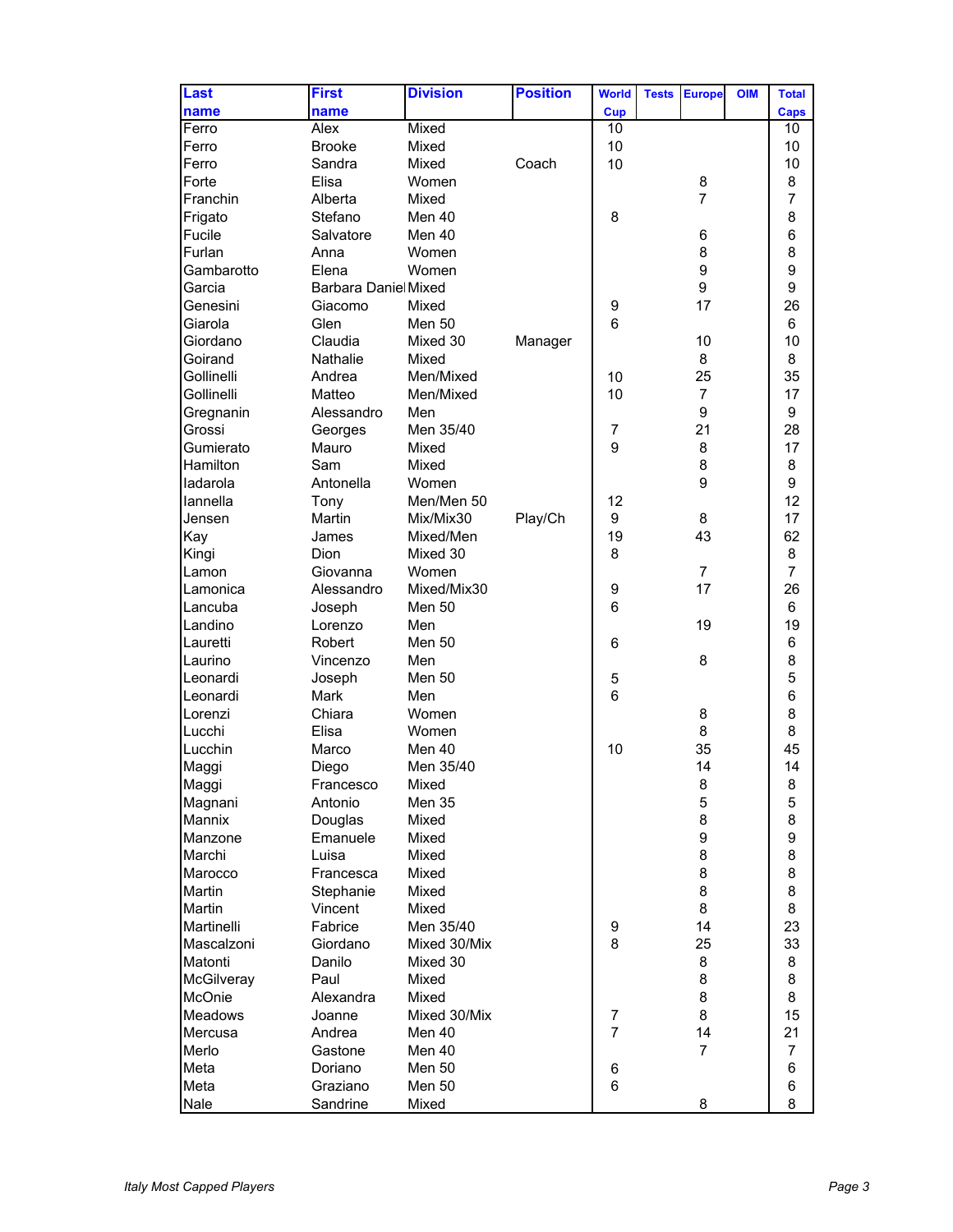| <b>Last</b>          | <b>First</b>   | <b>Division</b> | <b>Position</b> | <b>World</b>   | <b>Tests</b> | <b>Europe</b>  | <b>OIM</b> | <b>Total</b>   |
|----------------------|----------------|-----------------|-----------------|----------------|--------------|----------------|------------|----------------|
| name                 | name           |                 |                 | <b>Cup</b>     |              |                |            | <b>Caps</b>    |
| Natale               | Massimiliano   | Men 35          |                 |                |              | 5              |            | 5              |
| Novellino            | Emanuele       | Men 35          |                 |                |              | 5              |            | 5              |
| Oesterle             | Ines           | Mixed           |                 | 9              |              | 9              |            | 18             |
| Ognenovski           | Robert         | Men 50          | Ass Coach       | $\,6$          |              |                |            | 6              |
| Pagan                | Simone         | Mixed           |                 | 10             |              | $\overline{7}$ |            | 17             |
| Palmer               | Scott          | Mixed 30/Mix    |                 | 8              |              | 9              |            | 17             |
| Paradiso             | Nicola         | Men 40          |                 | 8              |              | 24             |            | 32             |
| Pascuzzo             | Joseph         | Men             |                 | 6              |              |                |            | 6              |
| Pasini               | Valerio        | Men             |                 |                |              | 9              |            | 9              |
| Perego               | Mauro          | Men 40          |                 | 8              |              | 8              |            | 16             |
| Pernich              | Daniele        | Men 35/40       | Play/Mgr        | 10             |              | 22             |            | 32             |
| Pianon               | Francesco      | Mixed 30/Mix    |                 | 8              |              | 26             |            | 34             |
|                      |                |                 |                 |                |              | $\overline{7}$ |            | $\overline{7}$ |
| Pistono              | Paolo          | Men             |                 |                |              |                |            |                |
| Piz                  | Rodolfo        | Men 40          |                 |                |              | 10             |            | 10             |
| Polifroni            | Rocco          | Men             |                 | 6              |              |                |            | 6              |
| Pomponio             | Giulio         | <b>Men 50</b>   |                 | 6              |              |                |            | 6              |
| Portello             | Francesco      | Mixed 30/Men    |                 | 8              |              | 8              |            | 16             |
| Pratz                | Marie          | Women           |                 |                |              | 6              |            | 6              |
| Prete                | Leon           | Men             |                 |                |              | 9              |            | 9              |
| Priori               | Roberto        | Men $40$        |                 |                |              | 9              |            | 9              |
| Pruscino             | Gino           | Men             |                 | 6              |              |                |            | 6              |
| Pugliese             | Ross           | <b>Men 50</b>   | Coach           | 6              |              |                |            | 6              |
| Puntoriero           | Julia          | Mixed           |                 | 10             |              |                |            | 10             |
| Puppin               | Alice          | Women           |                 |                |              | 8              |            | 8              |
| Ramunno              | Nino           | Men             |                 | 6              |              |                |            | 6              |
| Rapetti              | Loris          | Men             |                 |                |              | 8              |            | 8              |
| Renosto              | Federica       | Women           |                 |                |              | 3              |            | 3              |
| Reolon               | Dimitri        | Mixed/Men       |                 | 9              |              | 28             |            | 37             |
| Reolon               | Thomas         | Mixed/Men       |                 | 9              |              | 26             |            | 35             |
| Ripamonti            | Erik           | Men 40          |                 |                |              | 8              |            | 8              |
| Rizzoli              | Anna           | Mix/Mix30/Women |                 | 9              |              | 50             |            | 59             |
| Roffarè              | Roberta        | Mixed           |                 | 9              |              | 15             |            | 24             |
| Rojat                | Michel         | Men             |                 |                |              | 8              |            | 8              |
| Romeo                | Anthony        | Men             |                 | 6              |              |                |            | 6              |
| Ronzoni              | Marianna       | Mixed/Women     |                 | 9              |              | 24             |            | 33             |
| Ronzoni              | Ricardo        | Women           | Mgr/Ch          |                |              | 17             |            | 17             |
| Rossi                | Monica         | Women           |                 |                |              | 5              |            | 5              |
| Rossi                | Rosangela      | Mixed           |                 |                |              | 8              |            | 8              |
| Roux                 | Alexandre      | Mixed           |                 |                |              | 8              |            | 8              |
| Ruggeri              | Mark           | <b>Men 50</b>   |                 | 3              |              |                |            | 3              |
| Salvador             | Claudia        | Women           |                 |                |              | 8              |            | 8              |
| Salvador             | Ivana          | Women           |                 |                |              | 8              |            | 8              |
| Sangiuolo            | Alessandra     | Women           |                 |                |              | 16             |            | 16             |
| Santa-Lucia          | <b>Derrick</b> | Men             |                 | 6              |              |                |            | 6              |
| Santucci             | Gerardo        | Men 40          |                 |                |              | 9              |            | 9              |
| Sartori              | Danilo         | Men 35/40       |                 | 7              |              | 19             |            | 26             |
| Saviane              | Tania          |                 |                 | $\overline{7}$ |              |                |            | 23             |
|                      |                | Mixed 30/Women  |                 |                |              | 16             |            |                |
| Scalia<br>Scaranello | Valeria        | Mixed 30        |                 |                |              | 9              |            | 9              |
|                      | Simona         | Mixed 30/Women  |                 | $\overline{7}$ |              | 34             |            | 41             |
| Scardone             | Francesco      | <b>Men 50</b>   | Play/AC         | 6              |              |                |            | 6              |
| Sidor                | Kim            | Mixed 30        |                 |                |              | 17             |            | 17             |
| Slaviero             | Anna           | Women           | Manager         |                |              | 8              |            | 8              |
| Sonego               | Roberto        | Men             |                 |                |              | $\overline{7}$ |            | $\overline{7}$ |
| Sorojevic            | Steve          | Men             |                 | 6              |              |                |            | 6              |
| Sottocornola         | Giulia         | Women           |                 |                |              | 17             |            | 17             |
| Spadoni              | Cristian       | Men             |                 |                |              | 16             |            | 16             |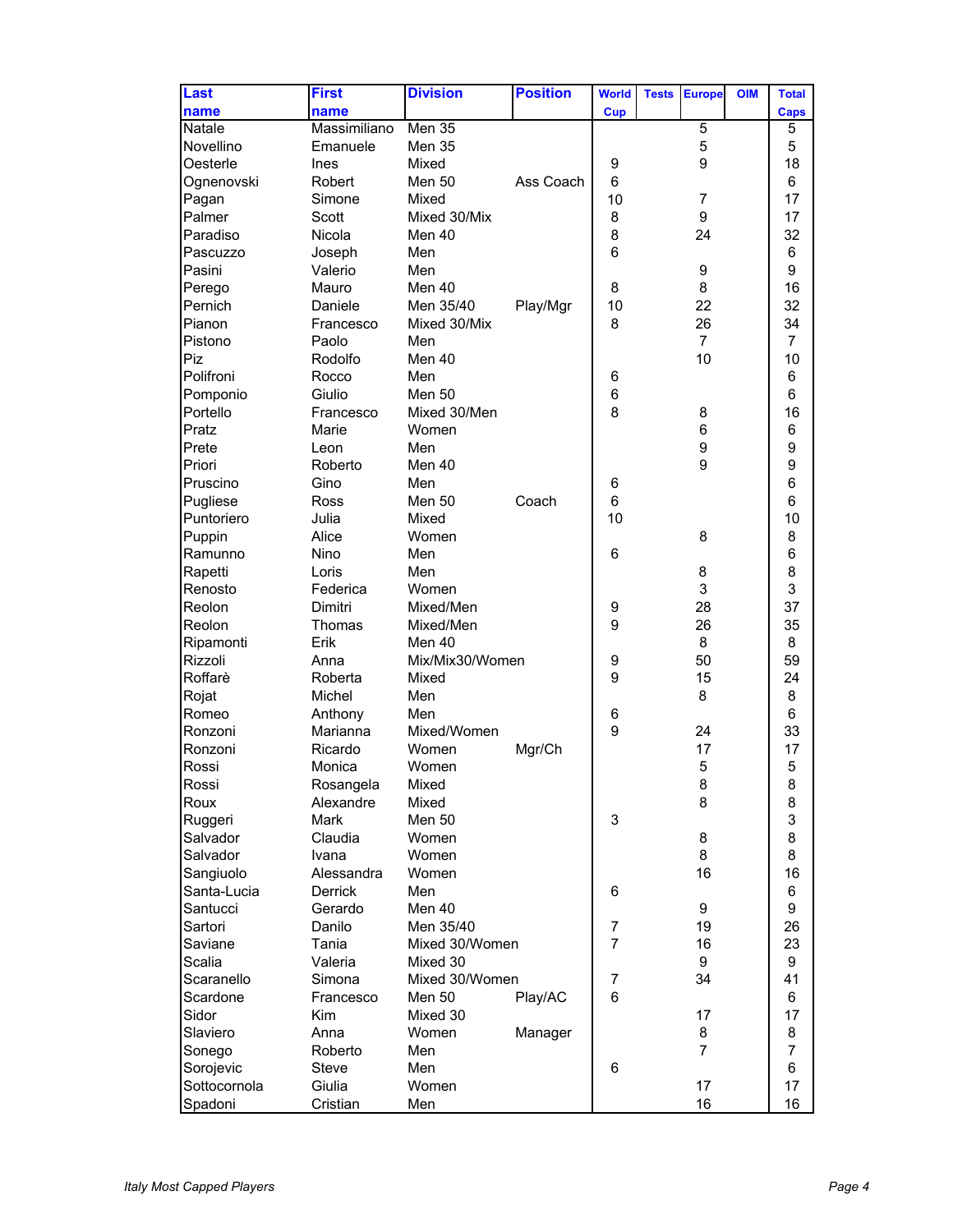| <b>Last</b> | <b>First</b>   | <b>Division</b> | <b>Position</b> | <b>World</b>   | <b>Tests</b> | <b>Europe</b>  | <b>OIM</b> | <b>Total</b>   |
|-------------|----------------|-----------------|-----------------|----------------|--------------|----------------|------------|----------------|
| name        | name           |                 |                 | <b>Cup</b>     |              |                |            | <b>Caps</b>    |
| Squadrito   | Domenic        | Men             |                 | 6              |              |                |            | 6              |
| Squaiera    | Sarah          | Mixed           |                 |                |              | 8              |            | 8              |
| Stefan      | Licia          | Women           |                 |                |              | 8              |            | 8              |
| Sterpone    | Luigi          | Men             |                 |                |              | 8              |            | 8              |
| Stona       | Davide         | Men             |                 |                |              | 8              |            | 8              |
| Taibi       | Pieraldo       | Men             |                 |                |              | 8              |            | 8              |
| Tarantola   | Alessandro     | Men 40          |                 | 9              |              | 35             |            | 44             |
| Tondinelli  | Michela        | Women           |                 |                |              | 8              |            | 8              |
| Tonin       | Mariarosa      | Mixed           |                 |                |              | 8              |            | 8              |
| Tramontin   | Diego          | Men 35/40       | Wom-Ch          | 10             |              | 30             |            | 40             |
| Trinco      | Stephanie      | Women           |                 |                |              | 9              |            | $\frac{9}{3}$  |
| Tropiano    | Frank          | Men 50          |                 | 3              |              |                |            |                |
| Valentino   | Eser           | Men             |                 |                |              | 9              |            | 9<br>6         |
| Vallelonga  | Adrian         | Men             |                 | 6              |              |                |            |                |
| Vanzino     | Christine      | Mixed           | Manager         | 10             |              |                |            | 10             |
| Vanzino     | Clare          | Mixed           |                 | 10             |              |                |            | 10             |
| Vanzino     | Jane           | Mixed           |                 | 10             |              |                |            | 10             |
| Vason       | Andrea         | Men 40          |                 | 9              |              | 16             |            | 25             |
| Vecchione   | Paola          | Women           |                 |                |              | 8              |            | 8              |
| Verzola     | Marco          | Men             |                 |                |              | $\overline{7}$ |            | $\overline{7}$ |
| Vio         | Rodney         | <b>Men 50</b>   |                 | 6              |              |                |            | 6              |
| Vizzuso     | Marica         | Women           |                 |                |              | 8              |            | 8              |
| Williams    | <b>Brendan</b> | Mixed 30        |                 | 8              |              |                |            | 8              |
| Williams    | <b>Natalie</b> | Mixed 30/Wom    |                 | $\overline{7}$ |              | 8              |            | 15             |
| Zanellato   | Francesco      | Men             |                 |                |              | 8              |            | 8              |
| Zini        | Davide         | Men             |                 |                |              | 10             |            | 10             |
|             |                |                 |                 |                |              |                |            |                |

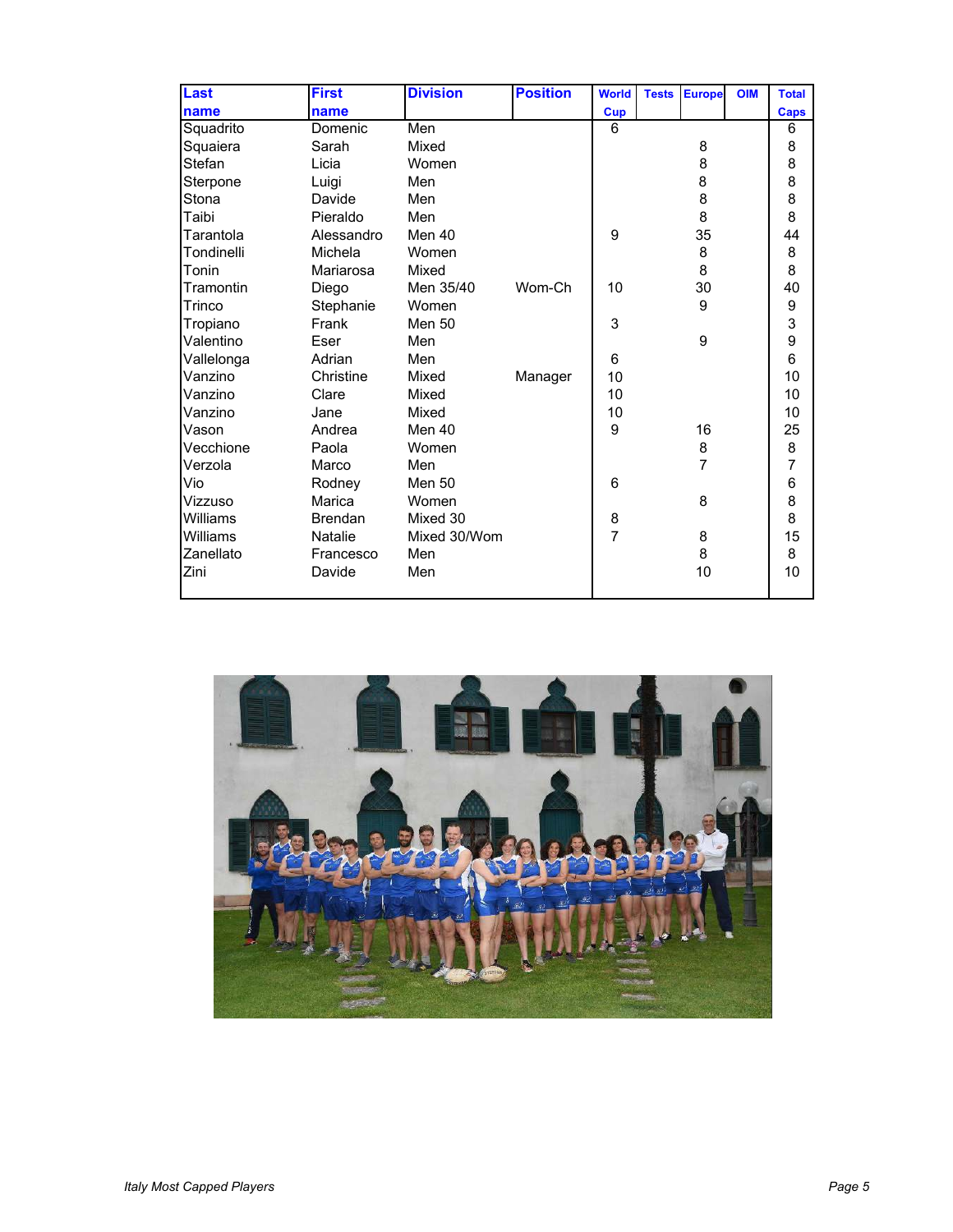## **World Cup Caps - ITALY**

1988 - Australia - Men, Women, Mixed, Masters

1991 - New Zealand - Men Women, Mixed, M30, W27, M35

1995 - USA - Men Women, Mixed, M30, W27, M35

1997 - Australia - Men30, Women30, Mixed30, Men35, Men40

1999 - Australia - Men, Women, Mixed

1999 - Australia - Men30, Women30, Mixed30, Men35, Men40

2003 - Japan - Men, Women, Mixed, Men30, Men35

2007 - South Africa - Men, Women, Mixed

2007 - South Africa - Men30, Mixed30, Men35, Men40

2011 - Scotland - Men, Women, Mixed

2011 - Scotland - Men30, Mixed30, Men35, Men40

2015 - Coffs Harbour - Men, Women, Mixed

2015 - Coffs Harbour - Women 27, Men30/35/40/50, Mixed Snr

|                | <b>Leading World Cup Representatives</b> |            | <b>Position</b> | 99 | 11 | 15 | #                 |
|----------------|------------------------------------------|------------|-----------------|----|----|----|-------------------|
|                |                                          |            |                 |    |    |    |                   |
| Kay            | James Hebble Mixed                       |            |                 |    | 9  | 10 | 19                |
| lannella       | Antonio                                  | Men/Men 50 | Play/Coach      | 6  |    | 6  | $12 \overline{ }$ |
| Ambregni       | Jean Louis                               | Men 40     |                 |    | 10 |    | 10                |
| <b>Barion</b>  | Doriano                                  | Men 40     |                 |    | 10 |    | 10                |
| <b>Bonetti</b> | Melinda                                  | Mixed      |                 |    |    | 10 | 10                |
| Cimarosti      | Caitlin                                  | Mixed      |                 |    |    | 10 | 10                |
| Colnago        | Roberto                                  | Mixed      |                 |    |    | 10 | 10                |
| Colombo        | Nicolo                                   | Mixed      |                 |    |    | 10 | 10                |
| Cortina        | Fabrizio                                 | Men 40     |                 |    | 10 |    | 10                |
| Ferro          | Alex                                     | Mixed      |                 |    |    | 10 | 10                |
| Ferro          | <b>Brooke</b>                            | Mixed      |                 |    |    | 10 | 10                |
| Ferro          | Sandra                                   | Mixed      | Coach           |    |    | 10 | 10                |
| Golinelli      | Andrea                                   | Mixed      |                 |    |    | 10 | 10                |
| Golinelli      | Matteo                                   | Mixed      |                 |    |    | 10 | 10                |
| Lucchin        | Marco                                    | Men 40     |                 |    | 10 |    | 10                |
| Pagan          | Simone                                   | Mixed      |                 |    |    | 10 | 10                |
| Pernich        | Danielie                                 | Men 40     | Manager         |    | 10 |    | 10                |
| Puntoriero     | Julia                                    | Mixed      |                 |    |    | 10 | 10                |
| Tramontin      | Diego                                    | Men 40     |                 |    | 10 |    | 10                |
| Vanzino        | Christine                                | Mixed      | Manager         |    |    | 10 | 10                |
| Vanzino        | Clare                                    | Mixed      |                 |    |    | 10 | 10                |
| Vanzino        | Jane                                     | Mixed      |                 |    |    | 10 | 10                |
|                |                                          |            |                 |    |    |    |                   |

| <b>Surname</b>     | <b>First Name</b> | <b>Division</b> | <b>Position</b> | 99 | 11 | 15 | #  |
|--------------------|-------------------|-----------------|-----------------|----|----|----|----|
|                    |                   |                 |                 |    |    |    |    |
| Alibrandi          | Arturo            | Men             |                 | 6  |    |    | 6  |
| Allaria            | Andrea            | Mixed           | Manager         |    | 9  |    | 9  |
| Allaria            | Veronica          | Mixed           |                 |    | 9  |    | 9  |
| Ambregni           | Jean Louis        | Men 40          |                 |    | 10 |    | 10 |
| <b>Barion</b>      | Doriano           | Men 40          |                 |    | 10 |    | 10 |
| Bettinazzi         | Arianna           | Mixed           |                 |    | 9  |    | 9  |
| Bogo               | Michele           | Mixed 30        |                 |    | 8  |    | 8  |
| <b>Bonaventura</b> | Angelo            | Men 50          |                 |    |    | 6  | 6  |
| Bonetti            | Melinda           | Mixed           |                 |    |    | 10 | 10 |
| <b>Botter</b>      | Samanta           | Mixed 30        |                 |    | 8  |    | 8  |
| Brizzi             | Calvin            | Mixed           |                 |    | 9  |    | 9  |
| Brizzi             | Riccardo          | Men 40          |                 |    | 9  |    | 9  |
| Calabria           | Mario             | Men             |                 | 6  |    |    | 6  |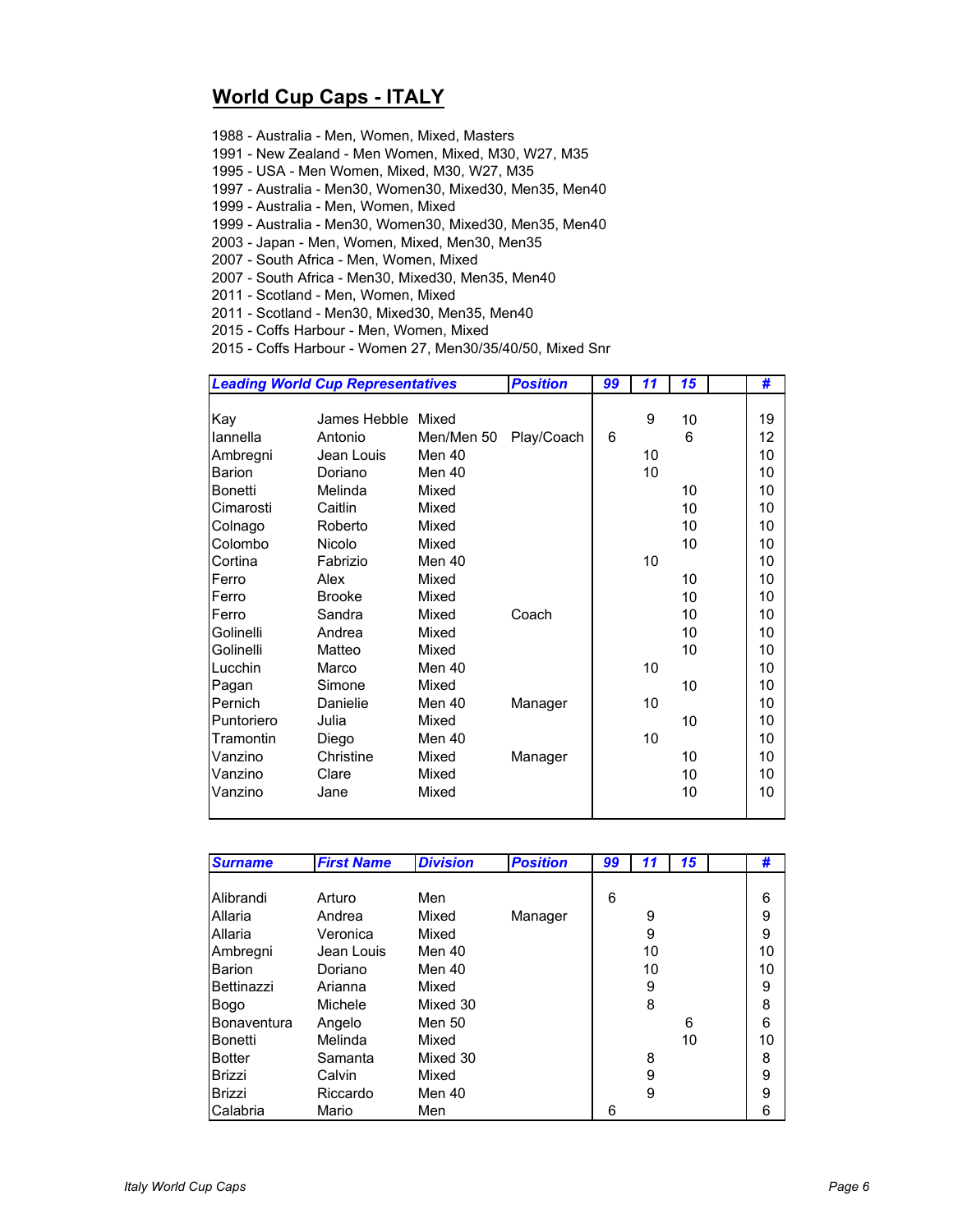| <b>Surname</b> | <b>First Name</b>  | <b>Division</b> | <b>Position</b> | 99 | 11             | 15 | #              |
|----------------|--------------------|-----------------|-----------------|----|----------------|----|----------------|
| Calanni        | Diego              | Mixed           |                 |    | 9              |    | 9              |
| Casali         | Francesca          | Mixed 30        | Manager         |    | 8              |    | 8              |
| Cesca          | Tatiana            | Mixed 30        |                 |    | 5              |    | 5              |
| Cimarosti      | Caitlin            | Mixed           |                 |    |                | 10 | 10             |
| Ciullo         | Alfredo            | <b>Men 50</b>   |                 |    |                | 6  | 6              |
| Colla          | Gary               | <b>Men 50</b>   |                 |    |                | 5  | 5              |
| Colnago        | Roberto            | Mixed           |                 |    |                | 10 | 10             |
| Colombo        | Nicolo             | Mixed           |                 |    |                | 10 | 10             |
| Cortina        | Fabrizio           | Men 40          |                 |    | 10             |    | 10             |
| Da Ponte       | Sabina             | Mixed 30        |                 |    | $\overline{7}$ |    | 7              |
| Emmi           | Stefano            | Men 40          |                 |    | 9              |    | 9              |
| Esposito       | Mario              | Men             |                 | 6  |                |    | 6              |
| Ferraro        | Joseph             | Men 50          |                 |    |                | 5  | 5              |
| Ferro          | Alex               | Mixed           |                 |    |                | 10 | 10             |
| Ferro          | <b>Brooke</b>      | Mixed           |                 |    |                | 10 | 10             |
| Ferro          | Sandra             | Mixed           | Coach           |    |                | 10 | 10             |
| Frigato        | Stefano            | Men 40          |                 |    | 8              |    | 8              |
| Genesini       | Giacomo            | Mixed           |                 |    | 9              |    | 9              |
| Giarola        | Glen               | <b>Men 50</b>   |                 |    |                | 6  | 6              |
| Golinelli      | Andrea             | Mixed           |                 |    |                | 10 | 10             |
| Golinelli      | Matteo             | Mixed           |                 |    |                | 10 | 10             |
| Grossi         | George             | Men 40          |                 |    | 7              |    | 7              |
| Gumierato      | Mauro              | Mixed           |                 |    | 9              |    | 9              |
| lannella       | Antonio            | Men/Men 50      | Play/Coach      | 6  |                | 6  | 12             |
| Jensen         | Martin             | Mix/Mix30       | Play/Ch         |    | 9              |    | 9              |
| Kay            | James Hebble Mixed |                 |                 |    | 9              | 10 | 19             |
| Kingi          | Dion               | Mixed 30        |                 |    | 8              |    | 8              |
| Lamonica       | Alessandro         | Mixed           |                 |    | 9              |    | 9              |
| Lancuba        | Joseph             | <b>Men 50</b>   |                 |    |                | 6  | 6              |
| Lauretti       | Robert             | <b>Men 50</b>   |                 |    |                | 6  | 6              |
| Leonardi       | Joseph             | Men 50          |                 |    |                | 5  | 5              |
| Leonardi       | Mark               | Men             |                 | 6  |                |    | 6              |
| Lucchin        | Marco              | Men 40          |                 |    | 10             |    | 10             |
| Martinelli     | Fabrice            | Men 40          |                 |    | 9              |    | 9              |
| Mascalzoni     | Giordano           | Mixed 30        |                 |    | 8              |    | 8              |
| Meadows        | Joanne             | Mixed 30        |                 |    | $\overline{7}$ |    | $\overline{7}$ |
| Mercusa        | Andrea             | Men 40          |                 |    | $\overline{7}$ |    | $\overline{7}$ |
| Meta           | Doriano            | Men 50          |                 |    |                | 6  | 6              |
| Meta           | Graziano           | Men 50          |                 |    |                | 6  | 6              |
| Oesterle       | Ines               | Mixed           |                 |    | 9              |    | 9              |
| Ognenovski     | Robert             | <b>Men 50</b>   | Ass Coach       |    |                | 6  | 6              |
| Pagan          | Simone             | Mixed           |                 |    |                | 10 | 10             |
| Palmer         | Scott              | Mixed 30        |                 |    | 8              |    | 8              |
| Paradiso       | Nicola             | Men 40          |                 |    | 8              |    | 8              |
| Pascuzzo       | Joseph             | Men             |                 | 6  |                |    | 6              |
| Perego         | Mauro              | Men 40          |                 |    | 8              |    | 8              |
| Pernich        | Danielie           | Men 40          | Manager         |    | 10             |    | 10             |
| Pianon         | Francesco          | Mixed 30        |                 |    | 8              |    | 8              |
| Polifroni      | Rocco              | Men             |                 | 6  |                |    | 6              |
| Pomponio       | Giulio             | <b>Men 50</b>   |                 |    |                | 6  | 6              |
| Portello       | Francesco          | Mixed 30        |                 |    | 8              |    | 8              |
| Pruscino       | Gino               | Men             |                 | 6  |                |    | 6              |
| Pugliese       | Ross               | Men 50          | Coach           |    |                | 6  | 6              |
| Puntoriero     | Julia              | Mixed           |                 |    |                | 10 | 10             |
| Ramunno        | Nino               | Men             |                 | 6  |                |    | 6              |
| Reolon         | Dimitri            | Mixed           |                 |    | 9              |    | 9              |
| Reolon         | Thomas             | Mixed           |                 |    | 9              |    | 9              |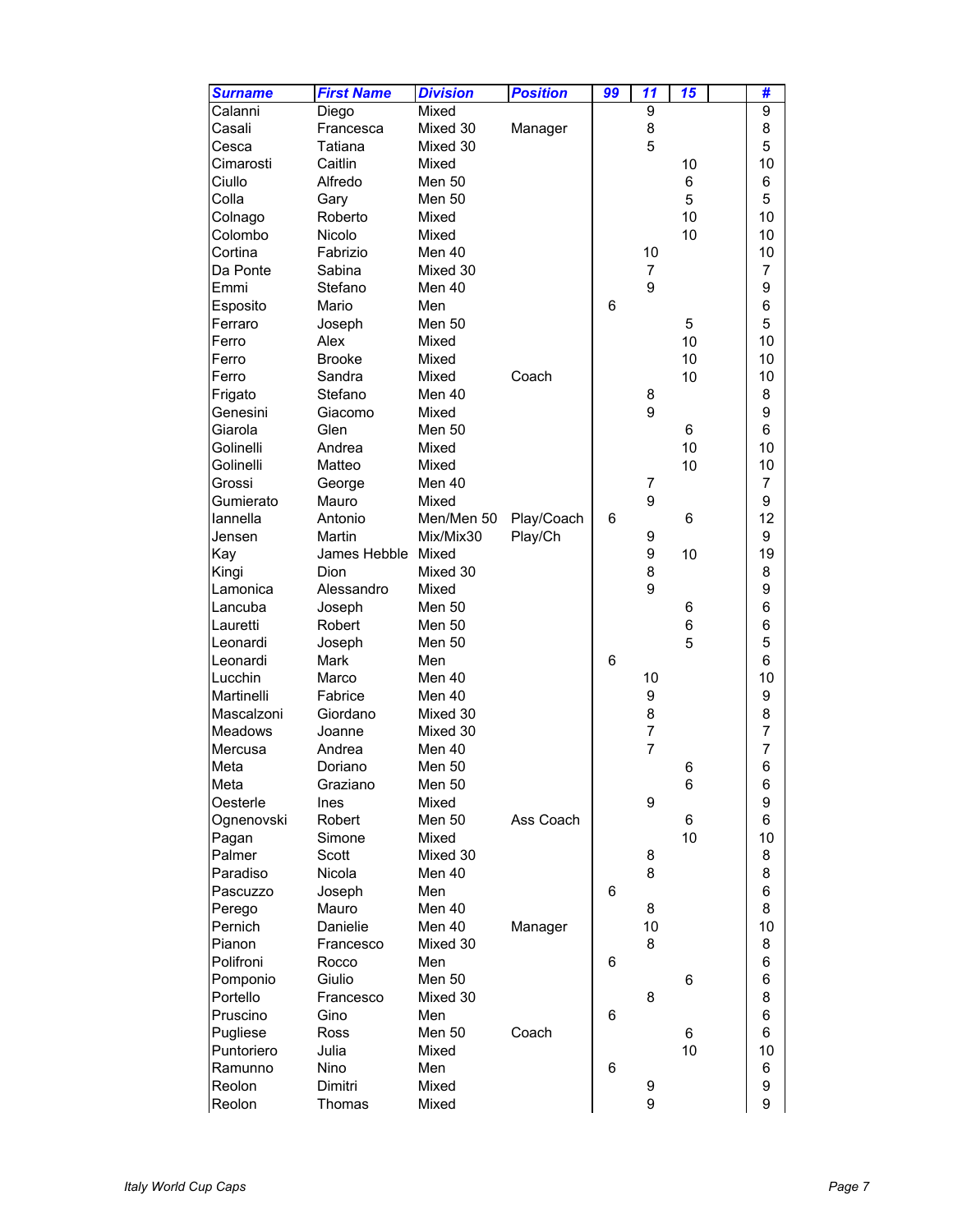| <b>Surname</b> | <b>First Name</b> | <b>Division</b> | <b>Position</b> | 99 | 11             | 15 | #               |
|----------------|-------------------|-----------------|-----------------|----|----------------|----|-----------------|
| Rizzoli        | Anna              | Mixed           |                 |    | 9              |    | 9               |
| Roffarè        | Roberta           | Mixed           |                 |    | $\overline{9}$ |    | 9               |
| Romeo          | Anthony           | Men             |                 | 6  |                |    | 6               |
| Ronzoni        | Marianna          | Mixed           |                 |    | 9              |    | 9               |
| Ruggeri        | Mark              | <b>Men 50</b>   |                 |    |                | 3  | 3               |
| Santa-Lucia    | <b>Derrick</b>    | Men             |                 | 6  |                |    | 6               |
| Sartori        | Danilo            | Men 40          |                 |    | 7              |    | $\overline{7}$  |
| Saviane        | Tania             | Mixed 30        |                 |    | 7              |    | 7               |
| Scaranello     | Simona            | Mixed 30        |                 |    | $\overline{7}$ |    | $\overline{7}$  |
| Scardone       | Francesco         | <b>Men 50</b>   | Play/Ac         |    |                | 6  | 6               |
| Sorojevic      | Steve             | Men             | Play/Mgr        | 6  |                |    | $6\phantom{1}6$ |
| Squadrito      | Domenic           | Men             |                 | 6  |                |    | 6               |
| Tarantola      | Alessandro        | Men 40          |                 |    | 9              |    | 9               |
| Tramontin      | Diego             | Men 40          |                 |    | 10             |    | 10              |
| Tropiano       | Frank             | Men 50          |                 |    |                | 3  | 3               |
| Vallelonga     | Adrian            | Men             |                 | 6  |                |    | $6\phantom{1}$  |
| Vanzino        | Christine         | Mixed           | Manager         |    |                | 10 | 10              |
| Vanzino        | Clare             | Mixed           |                 |    |                | 10 | 10              |
| Vanzino        | Jane              | Mixed           |                 |    |                | 10 | 10              |
| Vason          | Andrea            | Men 40          |                 |    | 9              |    | 9               |
| Vio            | Rodney            | Men 50          |                 |    |                | 6  | 6               |
| Williams       | <b>Brendan</b>    | Mixed 30        |                 |    | 8              |    | 8               |
| Williams       | <b>Natalie</b>    | Mixed 30        |                 |    | $\overline{7}$ |    | $\overline{7}$  |
|                |                   |                 |                 |    |                |    |                 |

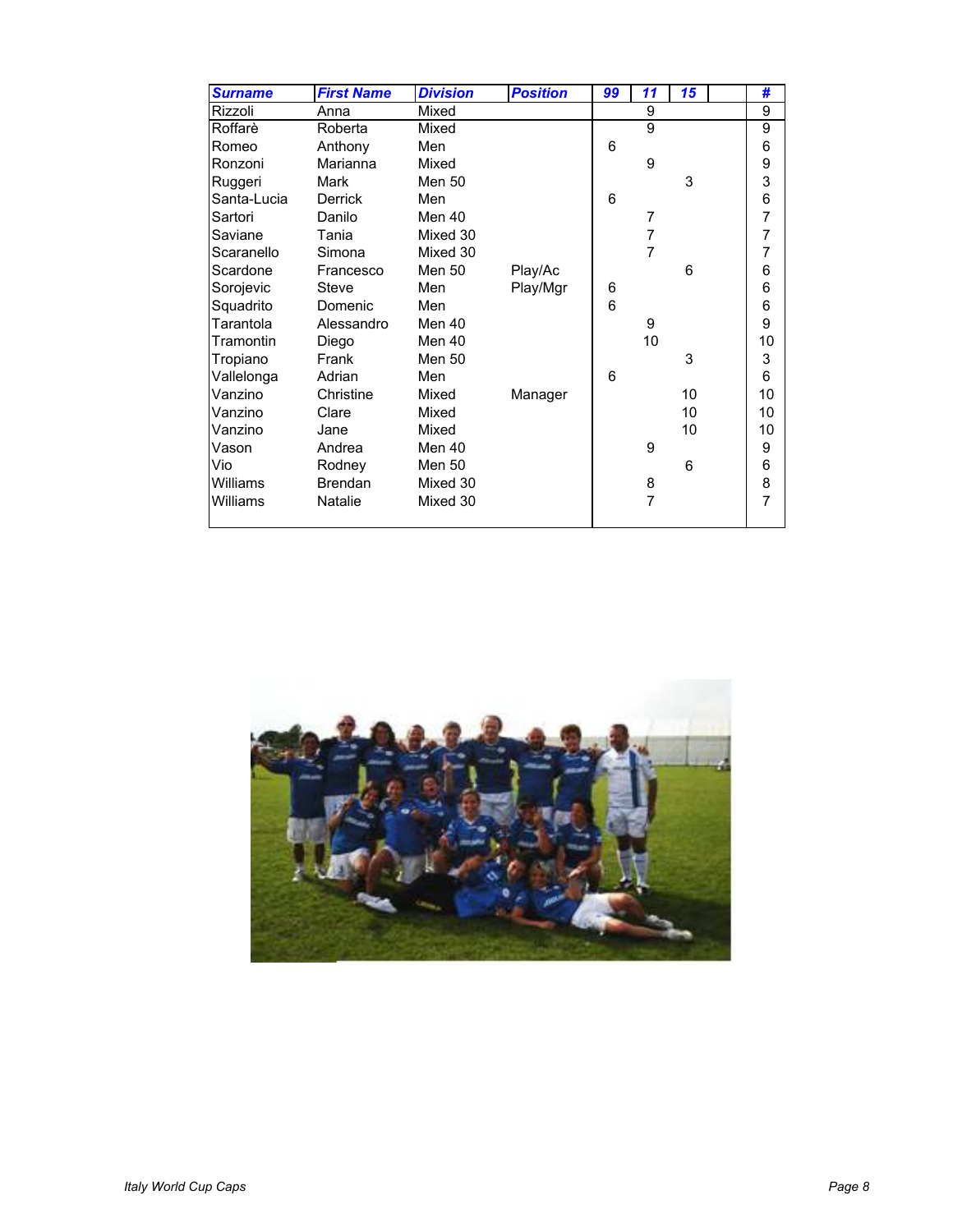## **EUROPEAN CHAMPIONSHIPS**

- 1996 Halifax Rugby League Park, England 2008 Paris, France
- 1998 Nottingham, England
- 
- 
- 2004 Jersey, Channel Islands 2016 Jersey
- 

2000 - Edinburgh, Scotland 2012 - Treviso, Italy 2002 - Cardiff, Wales 2014 - Swansea, Wales 2018 - Nottingham, England

|            | <b>Most Capped Players</b> |                  |         | 08 | 10 | 12 | 14 | 16 | 18 | #  |
|------------|----------------------------|------------------|---------|----|----|----|----|----|----|----|
|            |                            |                  |         |    |    |    |    |    |    |    |
| Kay        | James Hebble               | Mixed/Men        |         | 8  | 8  | 9  | 8  |    | 10 | 43 |
| Rizzoli    | Anna                       | Mix/Mix30*/Women |         |    | 8  | 9  | 8  | 8  | 9  | 42 |
| Emmi       | Stefano                    | Men 35/40        | Play/Ch | 5  | 9  | 8  | 8  |    | 10 | 40 |
| Reolon     | Thomas                     | Mixed/Men        |         |    | 8  | 9  | 9  |    | 10 | 36 |
| Tarantola  | Alessandro                 | Men 40           |         |    | 9  | 8  | 8  |    | 10 | 35 |
| Lucchin    | Marco                      | Men 40           |         |    | 9  | 8  | 8  |    | 10 | 35 |
| Allaria    | Giacomo                    | Men/Mixed*       |         |    |    | 8  |    | 9  | 10 | 34 |
| Scaranello | Simona                     | Mix30/Mix/Women  |         |    |    | 10 |    | 8  | 9  | 34 |
| Colombo    | Nicolò                     | Mixed/Men        |         |    |    | 2  | 9  | 9  | 10 | 30 |
| Reolon     | Dimitri                    | Mixed/Men        |         |    |    | 9  | 9  |    | 10 | 28 |
| Bacchetti  | Marco                      | Men/Men 40       | Play/Ch |    |    | 8  | 8  | 9  | 3  | 28 |
|            |                            |                  |         |    |    |    |    |    |    |    |

| <b>Surname</b>   | <b>First Name</b> | <b>Divisions</b>      | <b>Position</b> | 08 | 10 | 12               | 14             | 16 | 18 | #              |
|------------------|-------------------|-----------------------|-----------------|----|----|------------------|----------------|----|----|----------------|
|                  |                   |                       |                 |    |    |                  |                |    |    |                |
| Agostini         | Federico          | Men                   |                 |    |    |                  |                | 9  |    | 9              |
| Agostinis        | Samuel            | Men 40                |                 |    |    |                  | 6              |    |    | 6              |
| Albertin         | Luca              | Men                   |                 |    |    |                  |                |    | 9  | 9              |
| Allaria          | Andrea            | Mixed                 | Manager         |    |    | 9                |                |    |    | 9              |
| Allaria          | Giacomo           | Men/Mixed*            |                 |    |    | 8                | $\overline{7}$ | 9  | 10 | 34             |
| Allaria          | Veronica          | Mixed                 |                 |    |    | 8                | 6              |    |    | 14             |
| Allieri          | <b>Brigida</b>    | Mixed/Mix 30          |                 |    | 8  | 9                |                |    |    | 17             |
| Amatulli         | Graziana          | Mixed                 |                 |    | 8  |                  |                |    |    | 8              |
| Ambregni         | Jean Louis        | Men 35/40             |                 | 5  | 9  |                  |                |    |    | 14             |
| Amore            | Alberto           | Men                   |                 |    |    |                  |                |    | 8  | 8              |
| Aprile           | Valentina         | Women                 |                 |    |    |                  |                |    | 9  | 9              |
| <b>Bacchetti</b> | Marco             | Men/Men 40            | Play/Ch         |    |    | 8                | 8              | 9  | 10 | 35             |
| <b>Barattin</b>  | Sara              | Women                 |                 |    |    | $\overline{7}$   |                |    |    | 7              |
| Barbara          | García            | Women                 |                 |    |    |                  |                | 8  |    | 8              |
| Barbarino        | Valentina         | Mixed                 |                 | 8  | 8  |                  |                |    |    | 16             |
| <b>Barion</b>    | Doriano           | Men 40                |                 |    | 9  | $\overline{7}$   |                |    | 10 | 26             |
| Barzan           | Antonio           | Men 40                |                 |    |    | $\boldsymbol{6}$ |                |    |    | 6              |
| <b>Basso</b>     | Francesca         | Mixed 30              |                 |    |    | $\overline{7}$   |                |    |    | $\overline{7}$ |
| Battaglia        | Marco Valerio     | Men                   |                 |    |    |                  | 3              | 9  |    | 12             |
| Bergamin         | Mariagiovanna     | Women                 |                 |    |    |                  |                |    | 9  | 9              |
| Berra            | Stefano           | Men                   |                 |    |    |                  | 8              |    | 8  | 16             |
| Bigolin          | Renzo             | Mixed 30              |                 |    |    | 9                |                |    |    | 9              |
| <b>Bino</b>      | Marcello          | Men 40                |                 |    |    |                  | 8              |    | 10 | 18             |
| Bogo             | Mauro             | <b>Men 35</b>         |                 | 5  |    |                  |                |    |    | 5              |
| Bogo             | Michele           | Mixed                 |                 |    | 8  |                  |                |    |    | 8              |
| Bonanomi         | Stefano           | Men                   |                 |    |    |                  |                | 9  |    | 9              |
| Bortoluzzi       | Massimo           | Men                   |                 |    |    | 6                |                |    |    | 6              |
| <b>Botter</b>    | Samanta           | Mixed 30              |                 |    |    | 9                |                |    |    | 9              |
| <b>Brancale</b>  | Lorenzo           | Men 40                |                 |    |    |                  |                |    | 10 | 10             |
| <b>Brizzi</b>    | Calvin            | Mixed                 |                 |    | 8  |                  |                |    |    | 8              |
| <b>Brizzi</b>    | Riccardo          | Men 35/40.Mix Play/Ch |                 | 5  | 9  | 9                |                |    |    | 23             |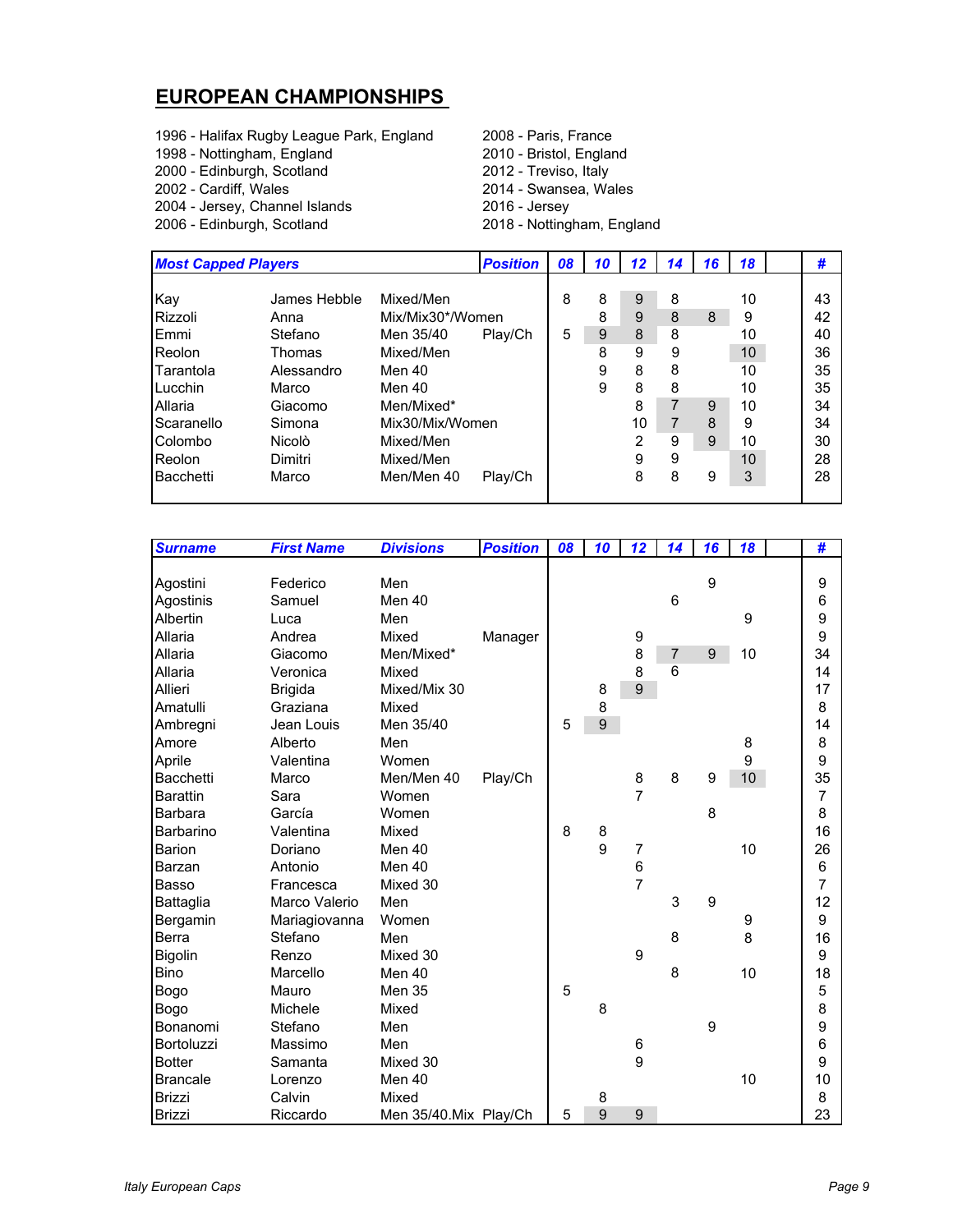| <b>Surname</b>      | <b>First Name</b>     | <b>Divisions</b>   | <b>Position</b> | 08 | 10 | 12               | 14               | 16               | 18 | #                |
|---------------------|-----------------------|--------------------|-----------------|----|----|------------------|------------------|------------------|----|------------------|
| <b>Bruno</b>        | Eleonora              | Mixed              |                 |    |    |                  | 7                |                  |    | 7                |
| <b>Buso</b>         | Francesco             | Men                |                 |    |    | 9                |                  |                  | 10 | 19               |
| <b>Buzzatti</b>     | Gianmarco             | Men 40             |                 |    |    |                  | 8                |                  | 10 | 18               |
| Calanni             | Diego                 | Mixed/Men          |                 | 8  |    |                  |                  | 9                |    | 17               |
| Carlesso            | Annachiara            | Mixed              |                 |    |    | 8                |                  |                  |    | 8                |
| Carlesso            | Elisa                 | Mixed              |                 |    |    | 9                | 8                |                  |    | 17               |
| Catenazzo           | Valentina             | Men                | Manager         |    |    | 9                |                  | 9                |    | 18               |
| Cavecchia           | Andrea                | Men 40             |                 |    |    | 4                |                  |                  |    | 4                |
| Caverzasio          | Marta                 | Women              |                 |    |    |                  |                  |                  | 9  | 9                |
| Cerutti             | Tommaso               | Men                |                 |    |    |                  | 8                |                  |    | 8                |
| Cesca               | Tatiana               | Mixed/Women        |                 |    | 8  | 8                |                  |                  |    | 16               |
| Ciccone             | Fabio                 | Men 40             |                 |    |    |                  |                  |                  | 7  | $\overline{7}$   |
| Cirri               | Lorenzo               | Men 35             |                 | 5  |    |                  |                  |                  |    | 5                |
| Colnago             | Roberto               | Mixed              |                 | 8  |    |                  |                  |                  |    | 8                |
| Colombo             | Federico              | Men                |                 |    |    |                  | 8                |                  |    | 8                |
| Colombo             | Gaia                  | Women              |                 |    |    |                  |                  | 8                | 9  | 17               |
| Colombo             | Giulia                | Women              |                 |    |    |                  |                  | 8                | 9  | 17               |
| Colombo             | Marco                 | Men 40             |                 |    |    | 8                | 8                |                  | 10 | 26               |
| Colombo             | Nicolò                | Mixed/Men          |                 |    |    | $\overline{c}$   | 9                | 9                | 10 | 30               |
| Colubriale          | Daniele               | Men                |                 |    |    | $\overline{7}$   |                  |                  |    | $\overline{7}$   |
| Corcetto            | Andrea                | Men                |                 |    |    |                  | 5                | $\boldsymbol{9}$ | 10 | 24               |
| Corno               | Stefano               | Men                |                 |    |    |                  |                  | 9                |    | 9                |
| Corsini             | Enrico                | Mixed              |                 |    | 8  |                  |                  |                  |    | 8                |
| Cortina             | Fabrizio              | Men 40             |                 |    | 9  | 8                |                  |                  |    | 17               |
| Costanza            | Antonio               | Men                |                 |    |    |                  | 8                |                  |    | 8                |
| Crepadi             | Omar                  | Men                | Coach           |    |    | 9                |                  |                  |    | 9                |
| Da Ponte            | Sabina                | Women              | Coach           |    |    | 8                |                  |                  |    | 8                |
| Dalpasso            | Michele               | Men 40             |                 |    |    | 8                | 8                |                  |    | 16               |
| De Cesare           | Elena                 | Men 40             | Ass Coach       |    |    | 8                |                  |                  |    | 8                |
| Della Vecchia       | Simonetta             | Women              |                 |    |    | 8                |                  |                  |    | 8                |
| <b>Desantis</b>     | Massimo               | Men 40             |                 |    |    | $\overline{7}$   |                  |                  |    | $\overline{7}$   |
| Di Stefano          | Jacopo                | Men                |                 |    |    |                  | 8                |                  |    | 8                |
| Domenico            | Dirutigliano          | Men                |                 |    |    |                  |                  |                  | 3  | 3                |
| Emmi                | Stefano               | Men 35/40          | Play/Ch         | 5  | 9  | 8                | 8                |                  | 10 | 40               |
| Facchin             | Jonny                 | Men35/Mix30/Men40  |                 | 5  |    | $\boldsymbol{9}$ | 8                |                  |    | 22               |
| Facchini            | Elisa                 | Women              |                 |    |    | 1                |                  |                  |    | 1                |
| Faiella             | Gianluigi             | Mixed 30           |                 |    |    | 9                |                  |                  |    | 9                |
| Farina              | Mauro                 | Mixed 30           |                 |    |    | $6\phantom{1}6$  |                  |                  |    | 6                |
| Fecci               | Gianluigi             | Men 40             |                 |    |    |                  |                  |                  | 8  | 8                |
| Forte               | Elisa                 | Women              |                 |    |    | 8                |                  |                  |    | 8                |
| Franchin            | Alberta               | Mixed              |                 |    |    |                  | $\overline{7}$   |                  |    | $\overline{7}$   |
| Fucile              | Salvatore             | Men 40             |                 |    |    |                  |                  |                  | 6  | 6                |
| Furlan              | Anna                  | Women              |                 |    |    | 8                |                  |                  |    | 8                |
| Gambarotto          | Elena                 | Women              |                 |    |    |                  |                  |                  | 9  | $\boldsymbol{9}$ |
| Garcia              | Barbara Daniela Mixed |                    |                 |    |    |                  | $\boldsymbol{9}$ |                  |    | 9                |
| Genesini            | Giacomo               | Mixed              |                 |    |    | 9                | 8                |                  |    | 17               |
| Giordano            | Claudia               | Mixed 30           | Manager         |    |    | 10               |                  |                  |    | 10               |
| Goirand             | <b>Nathalie</b>       | Mixed              |                 | 8  |    |                  |                  |                  |    | 8                |
| Gollinelli          | Andrea                | Men                |                 |    |    | 8                | 8                | $\boldsymbol{9}$ |    | 25               |
| Gollinelli          | Matteo                | Men                |                 |    |    | $\overline{7}$   |                  |                  |    | $\overline{7}$   |
|                     | Alessandro            | Men                |                 |    |    |                  |                  |                  | 9  | 9                |
| Gregnanin           |                       |                    |                 | 5  | 9  |                  | 7                |                  |    | 21               |
| Grossi<br>Gumierato | Georges<br>Mauro      | Men 35/40<br>Mixed |                 |    |    | 8                |                  |                  |    | 8                |
| Hamilton            | Sam                   | Mixed              |                 | 8  |    |                  |                  |                  |    | 8                |
|                     |                       |                    |                 |    |    |                  |                  |                  | 9  | 9                |
| ladarola            | Antonella<br>Martin   | Women<br>Mixed     |                 |    |    | 8                |                  |                  |    | 8                |
| Jensen              | James Hebble          | Mixed/Men          |                 | 8  | 8  | 9                | 8                |                  | 10 | 43               |
| Kay                 |                       |                    |                 |    |    |                  |                  |                  |    |                  |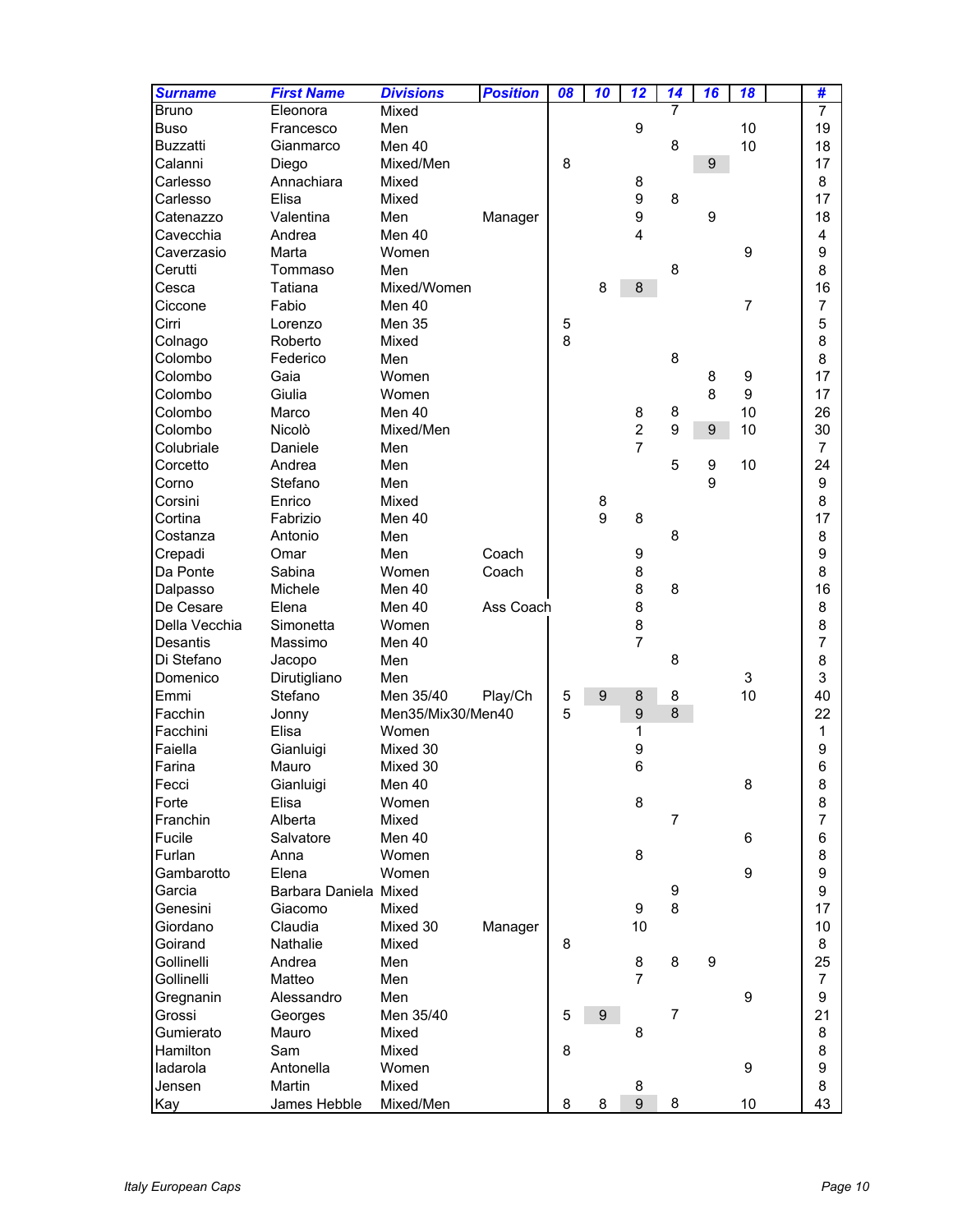| <b>Surname</b> | <b>First Name</b> | <b>Divisions</b> | <b>Position</b> | 08 | 10               | 12               | 14               | 16      | 18             | #              |
|----------------|-------------------|------------------|-----------------|----|------------------|------------------|------------------|---------|----------------|----------------|
| Lamon          | Giovanna          | Women            |                 |    |                  | $\overline{7}$   |                  |         |                | $\overline{7}$ |
| Lamonica       | Alessandro        | Mixed 30/Mixed   |                 |    |                  | 9                | 8                |         |                | 17             |
| Landino        | Lorenzo           | Men              |                 |    |                  |                  |                  | 9       | 10             | 19             |
| Laurino        | Vincenzo          | Men              |                 |    |                  | 8                |                  |         |                | 8              |
| Lorenzi        | Chiara            | Women            |                 |    |                  | 8                |                  |         |                | 8              |
| Lucchi         | Elisa             | Women            |                 |    |                  |                  |                  | 8       |                | 8              |
| Lucchin        | Marco             | Men 40           |                 |    | $\boldsymbol{9}$ | 8                | 8                |         | 10             | 35             |
| Maggi          | Diego             | Men 35/40        |                 | 5  | $\boldsymbol{9}$ |                  |                  |         |                | 14             |
| Maggi          | Francesco         | Mixed            |                 |    | 8                |                  |                  |         |                | 8              |
| Magnani        | Antonio           | Men 35           |                 | 5  |                  |                  |                  |         |                | 5              |
| Mannix         | Douglas           | Mixed            |                 | 8  |                  |                  |                  |         |                | 8              |
| Manzone        | Emanuele          | Mixed            |                 |    |                  | 9                |                  |         |                | 9              |
| Marchi         | Luisa             | Mixed            |                 | 8  |                  |                  |                  |         |                | 8              |
| Marocco        | Francesca         | Mixed            |                 |    |                  | 8                |                  |         |                | 8              |
| Martin         | Stephanie         | Mixed            |                 | 8  |                  |                  |                  |         |                | 8              |
| Martin         | Vincent           | Mixed            |                 | 8  |                  |                  |                  |         |                | 8              |
| Martinelli     | Fabrice           | Men 35/40        |                 | 5  | $\boldsymbol{9}$ |                  |                  |         |                | 14             |
| Mascalzoni     | Giordano          | Mixed/Mix 30*    |                 |    | 8                | 10               | $\overline{7}$   |         |                | 25             |
| Matonti        | Danilo            | Mixed 30         |                 |    |                  | 8                |                  |         |                | 8              |
| McGilveray     | Paul              | Mixed            |                 | 8  |                  |                  |                  |         |                | 8              |
| McOnie         | Alexandra         | Mixed            |                 |    | 8                |                  |                  |         |                | 8              |
| <b>Meadows</b> | Jo                | Mixed            |                 |    | 8                |                  |                  |         |                | 8              |
| Mercusa        | Andrea            | Men 40           |                 |    | 9                | $\mathbf 5$      |                  |         |                | 14             |
| Merlo          | Gastone           | Men 40           |                 |    |                  | $\overline{7}$   |                  |         |                | $\overline{7}$ |
| <b>Nale</b>    | Sandrine          | Mixed            |                 | 8  |                  |                  |                  |         |                | 8              |
| Natale         | Massimiliano      | Men 35           |                 | 5  |                  |                  |                  |         |                | 5              |
| Novellino      | Emanuele          | <b>Men 35</b>    |                 | 5  |                  |                  |                  |         |                | 5              |
| Oesterle       | Ines              | Mixed            |                 |    |                  | 9                |                  |         |                | 9              |
| Pagan          | Simone            | Mixed            |                 |    |                  | $\overline{7}$   |                  |         |                | $\overline{7}$ |
| Palmer         | Scott             | Mixed            |                 |    |                  | 9                |                  |         |                | 9              |
| Paradiso       | Nicola            | Men 40           |                 |    | 9                | $\overline{7}$   | 8                |         |                | 24             |
| Pasini         | Valerio           | Men              |                 |    |                  |                  |                  | 9       |                | 9              |
| Perego         | Mauro             | Men 40           |                 |    |                  | 8                |                  |         |                | 8              |
| Pernich        | Daniele           | Men 35/40        | Play/Mgr        | 5  | $\boldsymbol{9}$ | 8                |                  |         |                | 22             |
| Pianon         | Francesco         | Mixed/Mix 30*    |                 |    | 8                | 10               | $\boldsymbol{8}$ |         |                | 26             |
| Pistono        | Paolo             | Men              |                 |    |                  |                  |                  |         | $\overline{7}$ | $\overline{7}$ |
| Piz            | Rodolfo           | Men 40           |                 |    |                  |                  |                  |         | 10             | 10             |
| Portello       | Francesco         | Men              |                 |    |                  | 8                |                  |         |                | 8              |
| Pratz          | Marie             | Women            |                 |    |                  |                  |                  | 6       |                | 6              |
| Prete          | Leon              | Men              |                 |    |                  |                  |                  |         | 9              | 9              |
| Priori         | Roberto           | Men 40           |                 |    |                  |                  |                  |         | 9              | 9              |
| Puppin         | Alice             | Women            |                 |    |                  | 8                |                  |         |                | 8              |
| Rapetti        | Loris             | Men              |                 |    |                  |                  | 8                |         |                | 8              |
| Renosto        | Federica          | Women            |                 |    |                  | 3                |                  |         |                | 3              |
| Reolon         | Dimitri           | Mixed/Men        |                 |    |                  | $\boldsymbol{9}$ | 9                |         | 10             | 28             |
| Reolon         | Thomas            | Mixed/Men        |                 |    | 8                | 9                | 9                |         | 10             | 36             |
| Ripamonti      | Erik              | Men 40           |                 |    |                  |                  |                  |         | 8              | 8              |
| Rizzoli        | Anna              | Mix/Mix30*/Women |                 |    | 8                | $\boldsymbol{9}$ | $\bf 8$          | $\bf 8$ | 9              | 42             |
| Roffarè        | Roberta           | Mixed            |                 |    | 8                | $\overline{7}$   |                  |         |                | 15             |
| Rojat          | Michel            | Men              |                 |    |                  |                  | 8                |         |                | 8              |
| Ronzoni        | Marianna          | Mixed/Women      |                 |    |                  | $\overline{7}$   |                  | 8       | 9              | 24             |
| Ronzoni        | Ricardo           | Women            | Mgr/Ch          |    |                  |                  |                  | 8       | $\overline{9}$ | 17             |
| Rossi          | Monica            | Women            |                 |    |                  | 5                |                  |         |                | 5              |
| Rossi          | Rosangela         | Mixed            |                 | 8  |                  |                  |                  |         |                | 8              |
| Roux           | Alexandre         | Mixed            |                 | 8  |                  |                  |                  |         |                | 8              |
| Salvador       | Claudia           | Women            |                 |    |                  | 8                |                  |         |                | 8              |
| Salvador       | Ivana             | Women            |                 |    |                  | 8                |                  |         |                | 8              |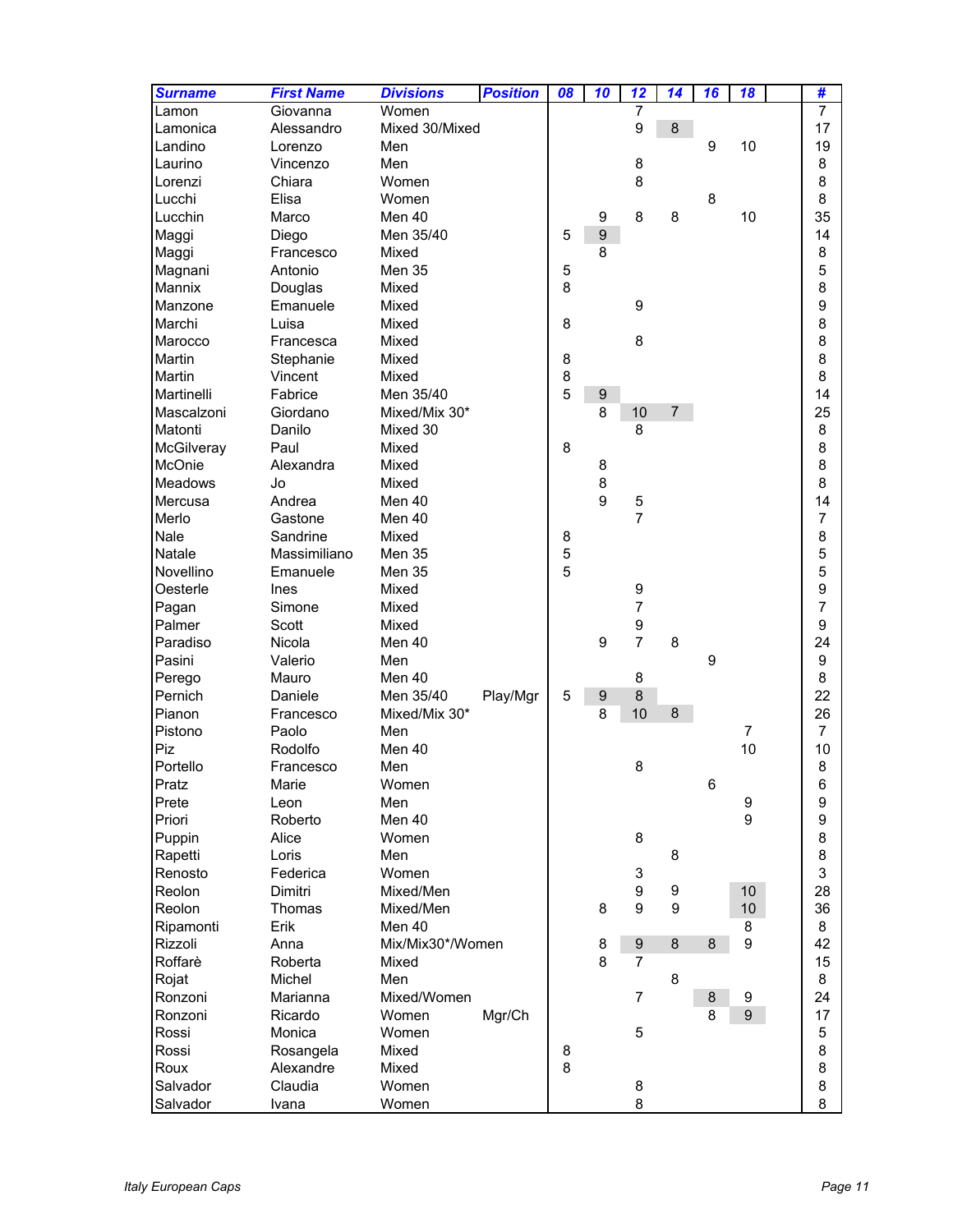| <b>Surname</b> | <b>First Name</b> | <b>Divisions</b> | <b>Position</b> | 08 | 10 | 12             | 14 | 16             | 18             | #                |
|----------------|-------------------|------------------|-----------------|----|----|----------------|----|----------------|----------------|------------------|
| Sangiuolo      | Alessandra        | Women            |                 |    |    |                |    | $\overline{7}$ | $\overline{9}$ | $\overline{16}$  |
| Santucci       | Gerardo           | Men 40           |                 |    |    |                |    |                | 9              | 9                |
| Sartori        | Danilo            | Men 35/40        |                 | 5  | 9  | 5              |    |                |                | 19               |
| Saviane        | Tania             | Mixed 30         |                 |    |    | 8              |    |                |                | 8                |
| Saving         | Tania             | Women            |                 |    |    |                |    | 8              |                | 8                |
| Scalia         | Valeria           | Mixed 30         |                 |    |    | 9              |    |                |                | 9                |
| Scaranello     | Simona            | Mix30/Mix/Women  |                 |    |    | 10             | 7  | 8              | 9              | 34               |
| Sidor          | <b>Kim</b>        | Mixed 30/Mixed   |                 |    |    | 9              | 8  |                |                | 17               |
| Slaviero       | Anna              | Women            | Manager         |    |    | 8              |    |                |                | 8                |
| Sonego         | Roberto           | Men              |                 |    |    | $\overline{7}$ |    |                |                | $\overline{7}$   |
| Sottocornola   | Giulia            | Women            |                 |    |    |                |    | 8              | 9              | 17               |
| Spadoni        | Cristian          | Men              |                 |    |    | 8              | 8  |                |                | 16               |
| Squaiera       | Sarah             | Mixed            |                 | 8  |    |                |    |                |                | 8                |
| Stefan         | Licia             | Women            |                 |    |    | 8              |    |                |                | 8                |
| Sterpone       | Luigi             | Men              |                 |    |    |                | 8  |                |                | 8                |
| Stona          | Davide            | Men              |                 |    |    | 8              |    |                |                | 8                |
| Taibi          | Pieraldo          | Men              |                 |    |    | 8              |    |                |                | 8                |
| Tarantola      | Alessandro        | Men 40           |                 |    | 9  | 8              | 8  |                | 10             | 35               |
| Tondinelli     | Michela           | Women            |                 |    |    | 8              |    |                |                | 8                |
| Tonin          | Mariarosa         | Mixed            |                 | 8  |    |                |    |                |                | 8                |
| Tramontin      | Diego             | Women            | Coach           |    |    |                |    | 8              |                | 8                |
| Tramontin      | Diego             | Men 35/40        |                 | 5  | 9  | 8              |    |                |                | 22               |
| Trinco         | Stephanie         | Women            |                 |    |    |                |    |                | 9              | $\boldsymbol{9}$ |
| Valentino      | Eser              | Men              |                 |    |    | 9              |    |                |                | 9                |
| Vason          | Andrea            | Men 40           |                 |    |    | 8              | 8  |                |                | 16               |
| Vecchione      | Paola             | Women            |                 |    |    |                |    | 8              |                | 8                |
| Verzola        | Marco             | Men              |                 |    |    |                |    |                | 7              | 7                |
| Vizzuso        | Marica            | Women            |                 |    |    |                |    | 8              |                | 8                |
| Williams       | <b>Natalie</b>    | Women            |                 |    |    | 8              |    |                |                | 8                |
| Zanellato      | Francesco         | Men              |                 |    |    | 8              |    |                |                | 8                |
| Zini           | Davide            | Men              |                 |    |    |                |    |                | 10             | 10               |
|                |                   |                  |                 |    |    |                |    |                |                |                  |